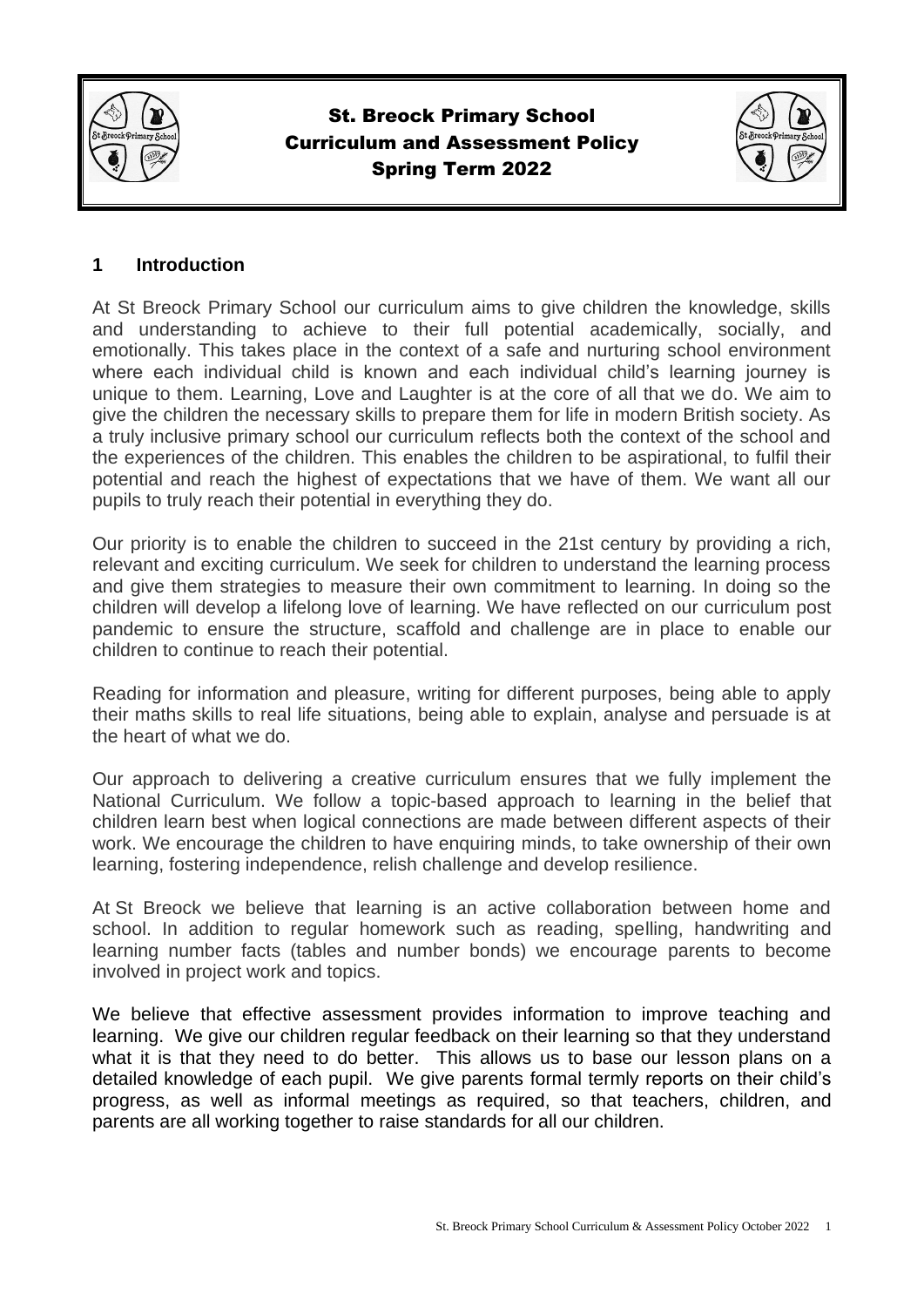### **2 Aims and objectives**

The aims and objectives of curriculum assessment in our school are:

- to enable our children to demonstrate what they know, understand, and can do in their work
- to help our children understand what they need to do next to improve their work
- to allow teachers to plan work that accurately reflects the needs of each child
- to provide regular information for parents that enables them to support their child's learning
- to provide the Head of School, SLT and Hub Councillors with information that allows them to make judgements about the effectiveness of the school and plan for school development.

#### **3 Planning our curriculum to include assessment**

We plan our lessons with clear learning objectives. We base these upon the teacher's detailed knowledge of each child. We strive to ensure that all tasks set are appropriate to each child's level of ability and is relevant to their learning journey. Our lesson plans make clear the expected outcomes for each lesson. We make a note of those individual children who do not achieve at the expected level for the lesson, and we use this information when planning for the next lesson. We also keep this information as a record of the progress made by the class.

#### **4 Target setting**

We set targets in mathematics, writing and reading for all our children during each academic year. We discuss individual targets with the children. If we feel children could be doing extra work at home to accelerate progress, we will communicate this with parents.

We review the progress of each child against their targets regularly and ensure that teachers have the skills to meet their individual needs.

### **5 Recording**

We recognise various methods of assessing a child's learning. The majority of teacher assessment is taken from work in books. This is further quantified by summative assessments during each term or half term. The type of assessment that we make varies from subject to subject. We formally record attainment and achievement data three times a year. This information is shared with the Head of School, Subject Leads, SLT and Hub Councillors to monitor the impact of teaching. This data is used as a discussion point at our termly Pupil Progress Reviews where the progress and needs of each individual child are discussed with the class teacher and Head of School. Where progress is not on track individual needs are discussed and interventions or appropriate planning is put in place to accelerate progress. If appropriate support from the SENCO to work on an Individual Education Plan and external sources may be sought. If this was the case, we would discuss this with parents.

We plan our lessons with clear learning objectives. Children assess themselves against this learning objective at the end of each lesson.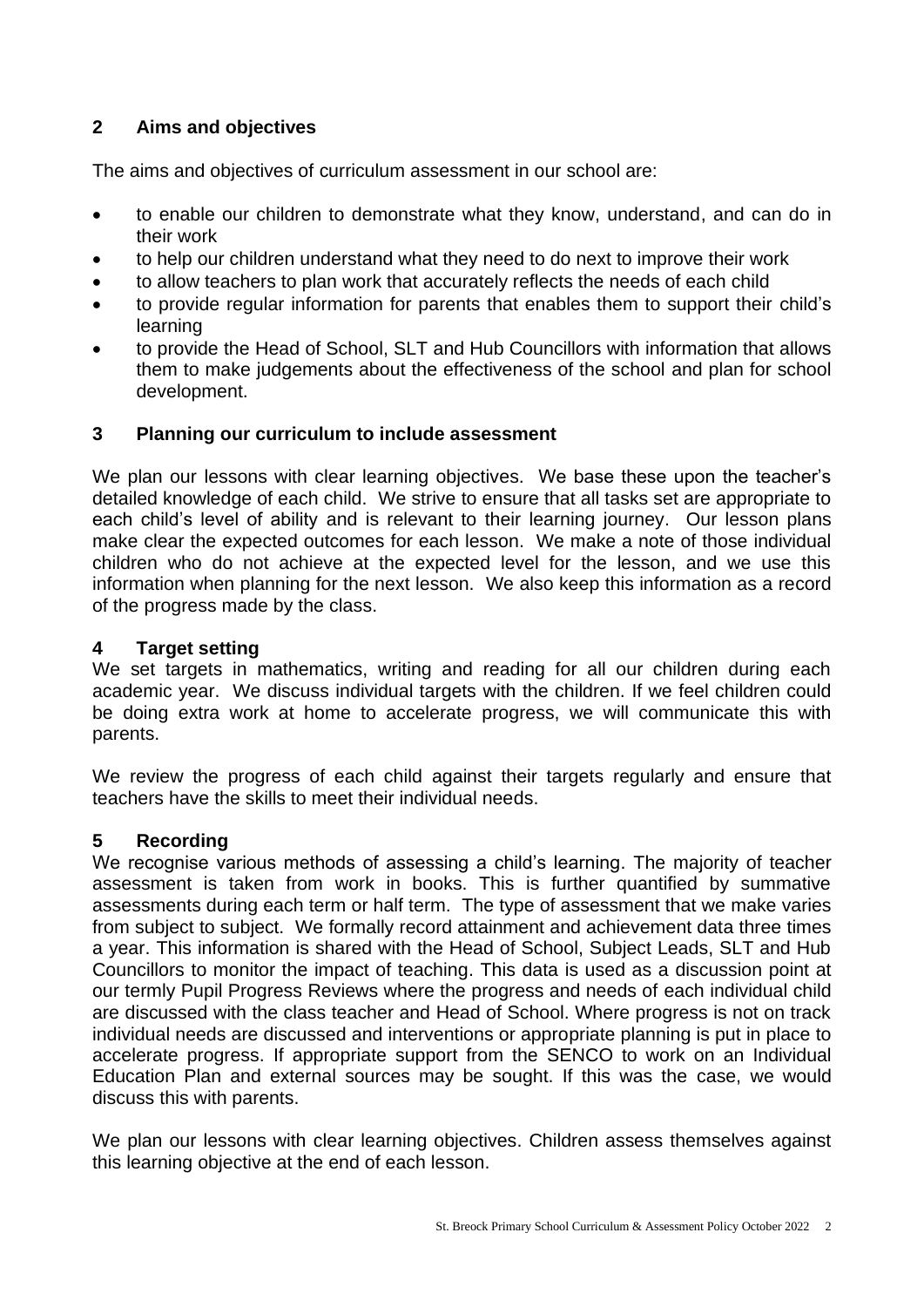Our teachers record the progress of each child against objectives in all subjects. This enables them to make a judgement about the work of each child in relation to the National Curriculum Age Related Expectation. At the end of the year a judgement is made by the class teacher based on formative and summative assessments.

### **6 Reporting to parents**

We have a range of strategies that keep parents fully informed of their child's progress in school. We encourage parents to contact the school if they have concerns about any aspect of their child's work.

Each year we offer parents two opportunities to meet their child's teacher one in November and one in February/March. At these meetings parents are able to discuss progress against individual targets and age-related expectation. It is also a further opportunity for parents to understand how they can support learning at home.

During the summer term we give all parents a written report of their child's progress and achievements during the year. In this report we also identify target areas for the next school year. Parents have the opportunity to discuss this with their class teacher.

In reports for pupils in Year 2 and Year 6 we also provide details of the attainment in end of KS1 and end of KS2 Statutory Assessment Tests. These are given alongside teacher assessment.

Each of our teachers give parents a termly Curriculum Advice Leaflet which identifies the main areas of study for that particular class. In this update the teacher identifies how parents can support any elements of the work during the term and gives a list of Home Challenges which may be carried out at home.

### **7 Feedback to pupils**

We believe that quality feedback to pupils is very important, as it tells them how well they have done and what they need to do next to improve their work. We have an agreed code for marking, as this ensures that we all mark in the same way. (Please refer to Marking Policy).

We give children verbal feedback on their work whenever possible. Where possible teachers give children immediate assessment feedback, so the child can correct themselves and progress their learning. Where this is not possible, the teacher will give the child 'Next Steps' to progress their learning and address any misconceptions. Where possible this is done verbally and the children are given time during the lesson to complete 'Next Steps'. For our KS1 children instead of 'Next Steps' we use pink pen to indicate 'pink for think'. In all cases we identify what the child needs to do next in order to improve future work.

We encourage the children to make comments about their own work and the work of fellow pupils. We encourage older pupils to be the first markers of some pieces of work.

## **8 Consistency**

All subject leaders have examples of children's work within their subject area. Subject leaders use the national exemplification materials to make judgements about the levels of